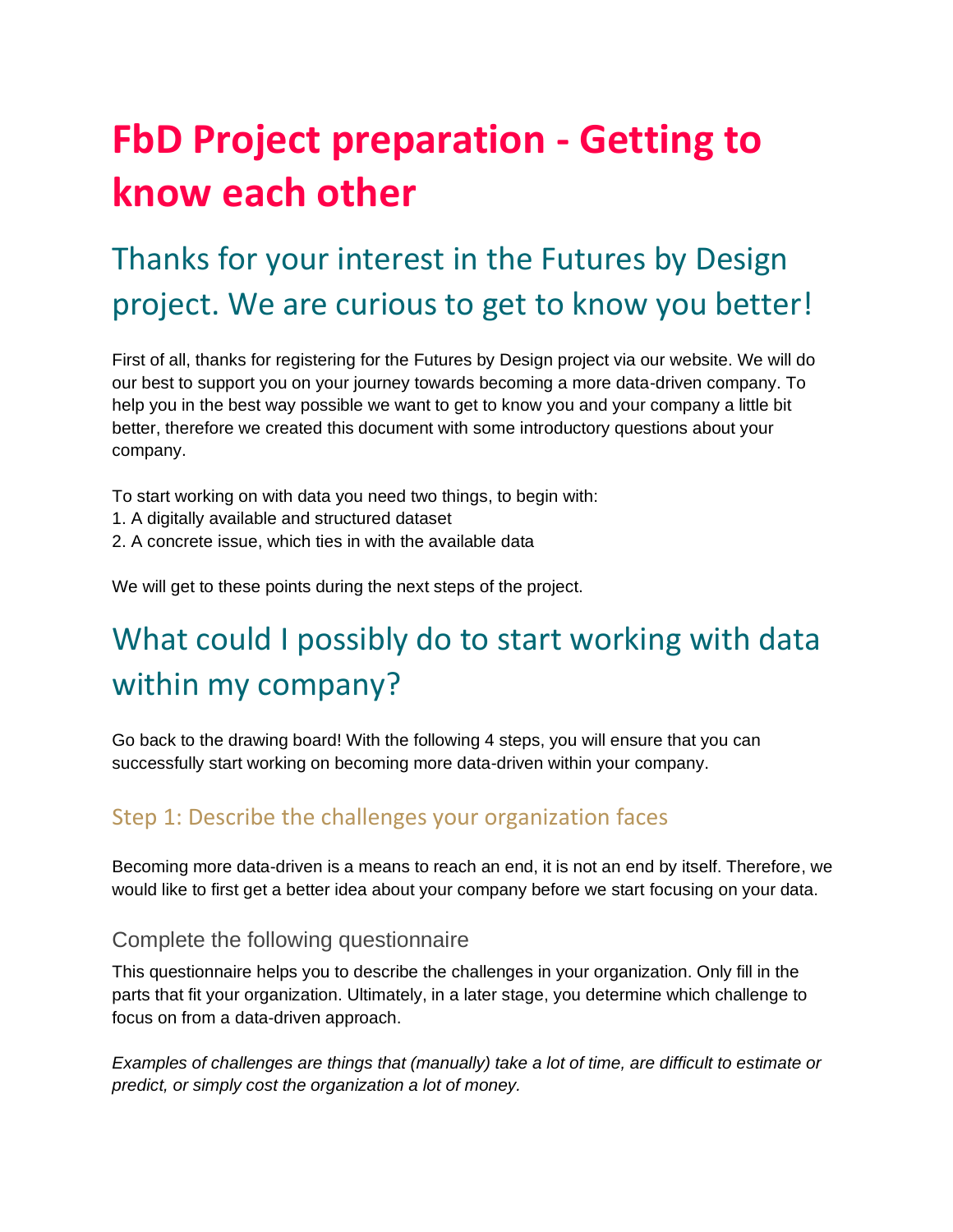1. The biggest challenge we face in our marketing activities is:

2. The biggest challenge we face with our staff is:

3. In terms of maintenance, the biggest challenge we face is:

4. In terms of capacity and / or logistics, the biggest challenge we face is:

5. The biggest challenge we face with our financial management is: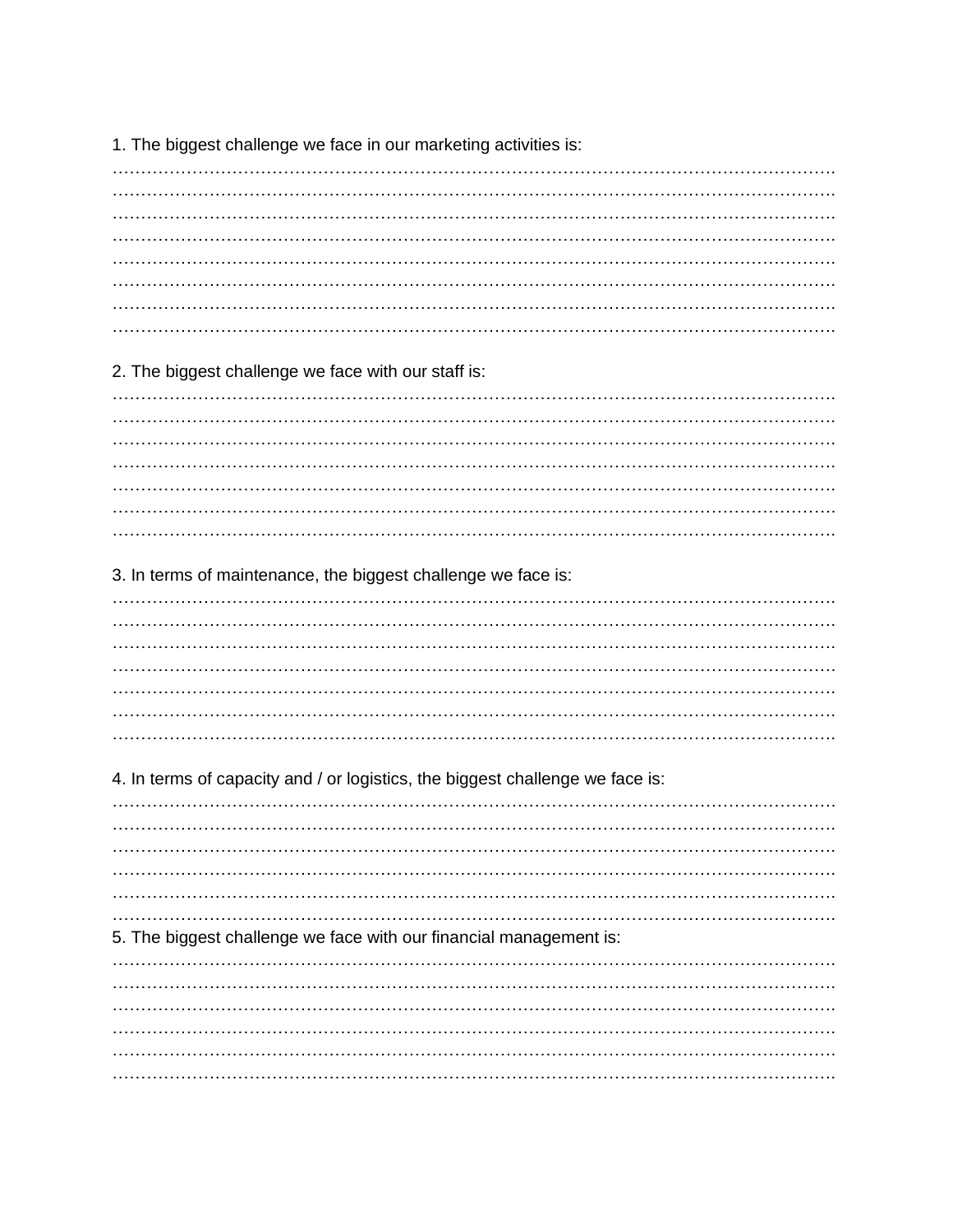6. In terms of \_\_\_\_\_\_\_\_\_\_\_\_\_\_\_\_\_\_\_\_\_\_\_\_\_\_ (fill in), the biggest problem we face is: ………………………………………………………………………………………………………………. ………………………………………………………………………………………………………………. . The contract of the contract of the contract of the contract of the contract of the contract of the contract of the contract of the contract of the contract of the contract of the contract of the contract of the contrac ………………………………………………………………………………………………………………. ………………………………………………………………………………………………………………. ……………………………………………………………………………………………………………….

### Step 2: Involve your employees/colleagues

Now that you have defined some initial challenges within your company, it is time to involve the right people in the organization. Discuss with your employees/colleagues if they face the same challenges and what they think of creating value with data to tackle these challenges.

**Tip:** Involving the right people is crucial for the success of the project. The sooner you involve people, the better!

#### **Checklist**

1. I spoke internally with (function is sufficient, names are not necessary): ………………………………………………………………………………………………………………. ………………………………………………………………………………………………………………. ………………………………………………………………………………………………………………. . The contract of the contract of the contract of the contract of the contract of the contract of the contract of the contract of the contract of the contract of the contract of the contract of the contract of the contrac ……………………………………………………………………………………………………………….  $\mathcal{L}^{\text{max}}_{\text{max}}$ ………………………………………………………………………………………………………………. 2. Employees/colleagues see the need to solve the discussed challenge. [yes / no], because ………………………………………………………………………………………………………………. ………………………………………………………………………………………………………………. ………………………………………………………………………………………………………………. ………………………………………………………………………………………………………………. ………………………………………………………………………………………………………………. ………………………………………………………………………………………………………………. ………………………………………………………………………………………………………………. ……………………………………………………………………………………………………………….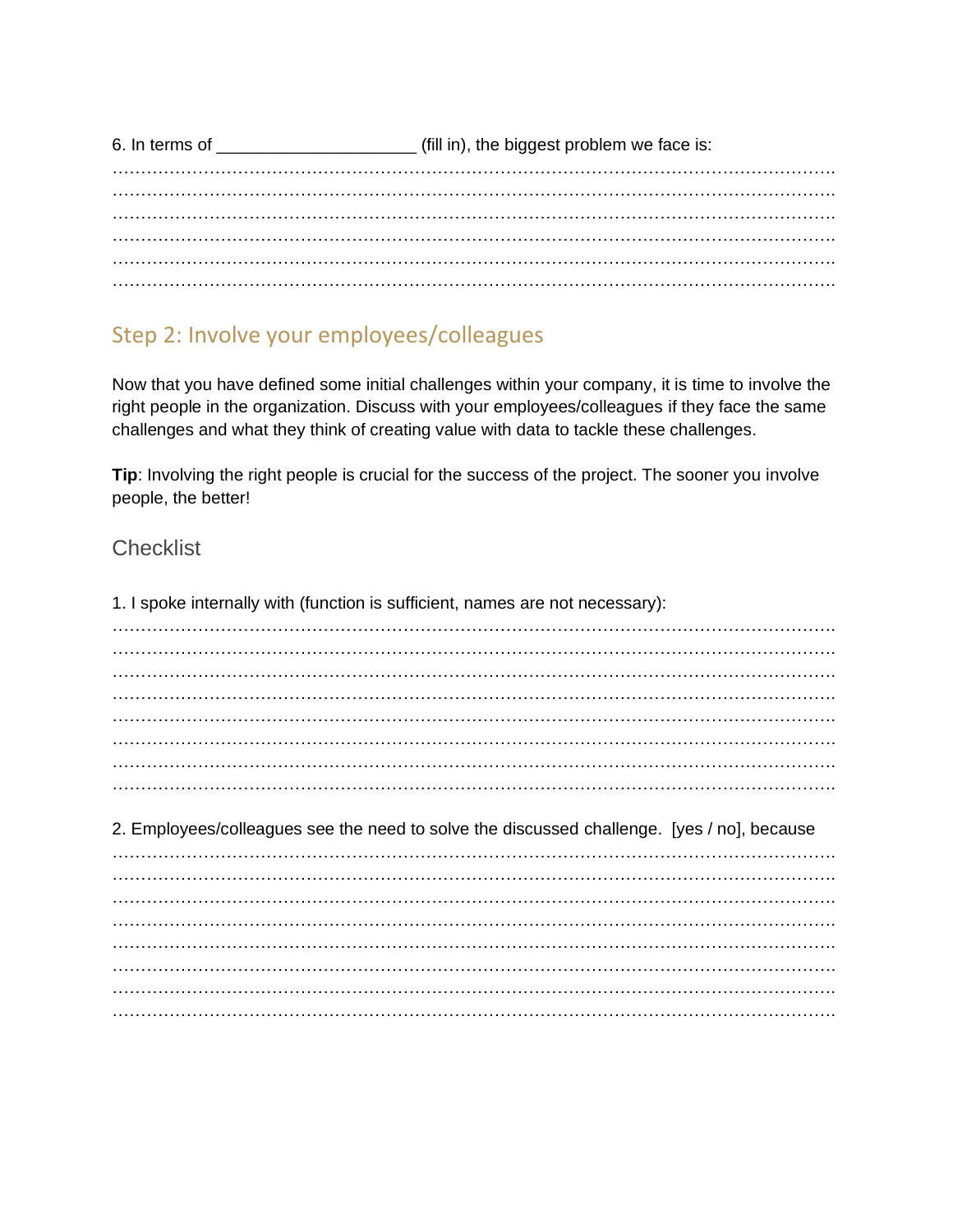3. Employees/colleagues are generally [skeptical/sympathetic] about the use of data to solve this problem.

They provide the following input on this:

### Step 3. Discuss your plans externally: with customers, partners, and competitors

Suppliers, customers, and competitors can have very valuable insights for your specific problem. Maybe they have experience with certain software or knowledge of a certain way of working that can be very valuable.

1. I have spoken outside my organization with (the relationship is sufficient, names are not necessary);

2. My relationships see the need to solve the problem. [yes / no], because

………………………………………………………………………………………………………………. ………………………………………………………………………………………………………………. ………………………………………………………………………………………………………………. ………………………………………………………………………………………………………………. ………………………………………………………………………………………………………………. ………………………………………………………………………………………………………………. ………………………………………………………………………………………………………………. ……………………………………………………………………………………………………………….